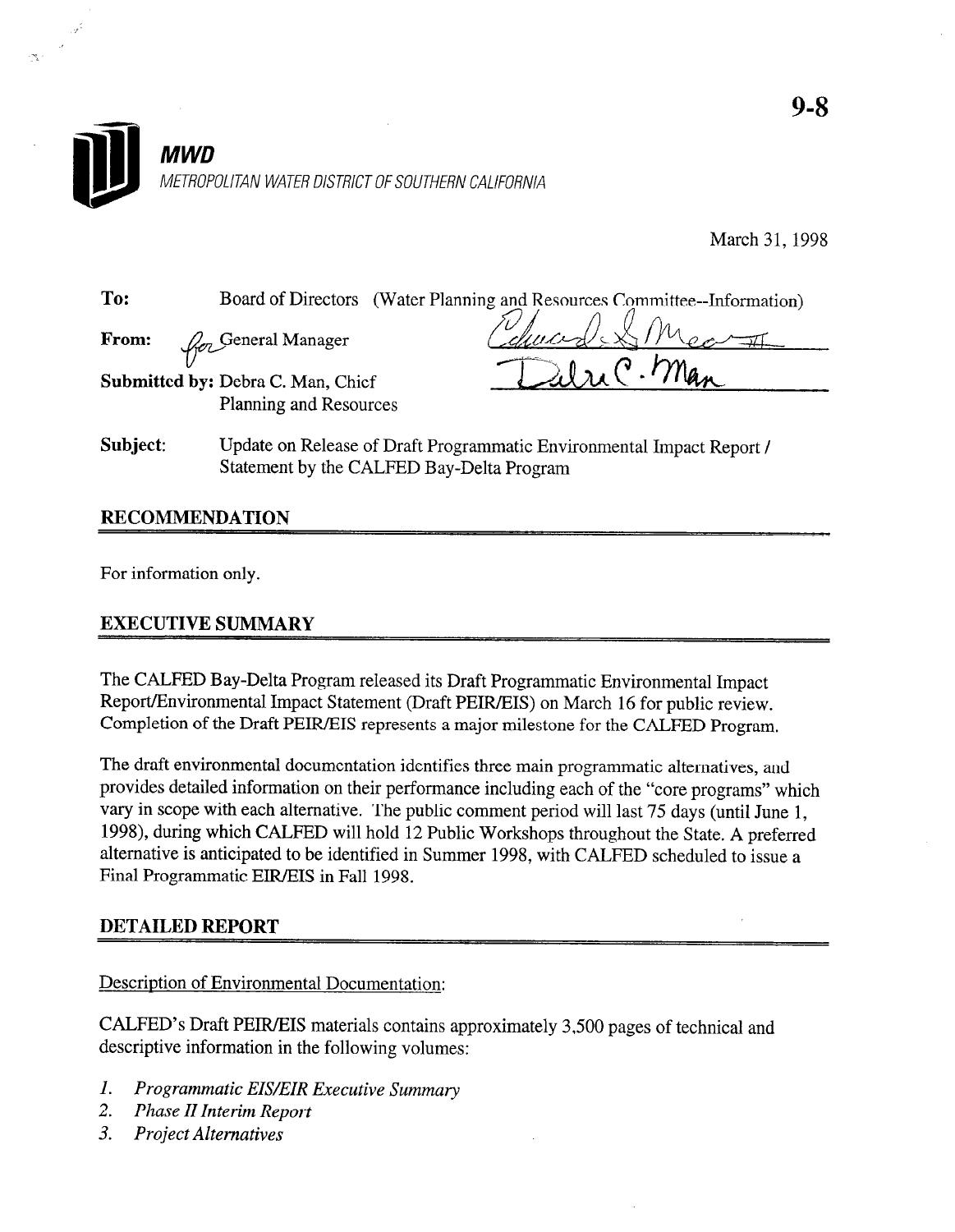Board of Directors -2- March 31, 1998

 $\overline{a}$ 

- 4. Implementation Strategy
- 5. Program Goals & Objectives
- 6. WatershedManagement Strategy
- 7. CALFED Phase II Storage & Conveyance Refinement Process Overview
- 8. Developing a Strategic Plan for Ecosystem Restoration
- 9. Ecosystem Restoration Program Plan Volume I
- IO. Ecosystem Restoration Program Plan Volume II
- 11. Long-Term Levee Protection Plan
- 12. Water Use Efficiency Component
- 13. Programmatic Environmental Impact Statement /Environmental Impact Report
- 14. Water Quality Program

Issuance of the Draft EWEIS represents a major milestone in the CALFED process. In it CALFED describes and evaluates three alternatives. Alternative 1 relies on existing conveyance; Alternative 2 relies on thru-Delta conveyance improvements; and Alternative 3 involves both thru-Delta conveyance improvements plus an isolated facility. CALFED is soliciting additional technical review and public input before making a decision on a preferred alternative. CALFED's Phase II Interim Report states that "Based on the evaluation to date, Alternative 3 appears to have the potential to provide greater performance on distinguishing characteristics" such as water quality, water supply, and operational flexibility. At the same time, however, the document states that Alternative 3 also "appears to present the most serious challenges in terms of assurances and implementability. "

#### Status of Metropolitan's Review Effort:

Metropolitan will evaluate CALFED's environmental documentation independently and in conjunction with other stakeholders. Metropolitan is an active participant in the Ag/Urban water users caucus process, involving some of the State's largest agricultural and urban water users, dedicated to building as much agreement as possible on the key elements of the CALFED Program that affect participating stakeholders. Comments will be prepared and provided by the Ag/Urban participants.

Areas of particular interest to Metropolitan include: 1) performance of alternatives with respect to Southern California's water quality and water supply reliability needs; 2) scope and magnitude of CALFED's water use efficiency program; 3) scale and approach to ecosystem restoration and rehabilitation; 4) development of a package of assurances guaranteeing that all beneficiaries of the CALFED program will "get better together "; 5) detailed analyses of cost/benefit performance of CALFED elements; and 6) development of an equitable financing plan.

#### Initial Reactions from Other Interests/Parties:

Although initial reactions to CALFED's environmental documentation have been varied, the overall assessment of CALFED's rollout of the Draft PEIR/EIS is that it was successful because interested parties continue to stay engaged in the process. CALFED was generally praised for reaching this important milestone in the process. There were also concerns raised by members of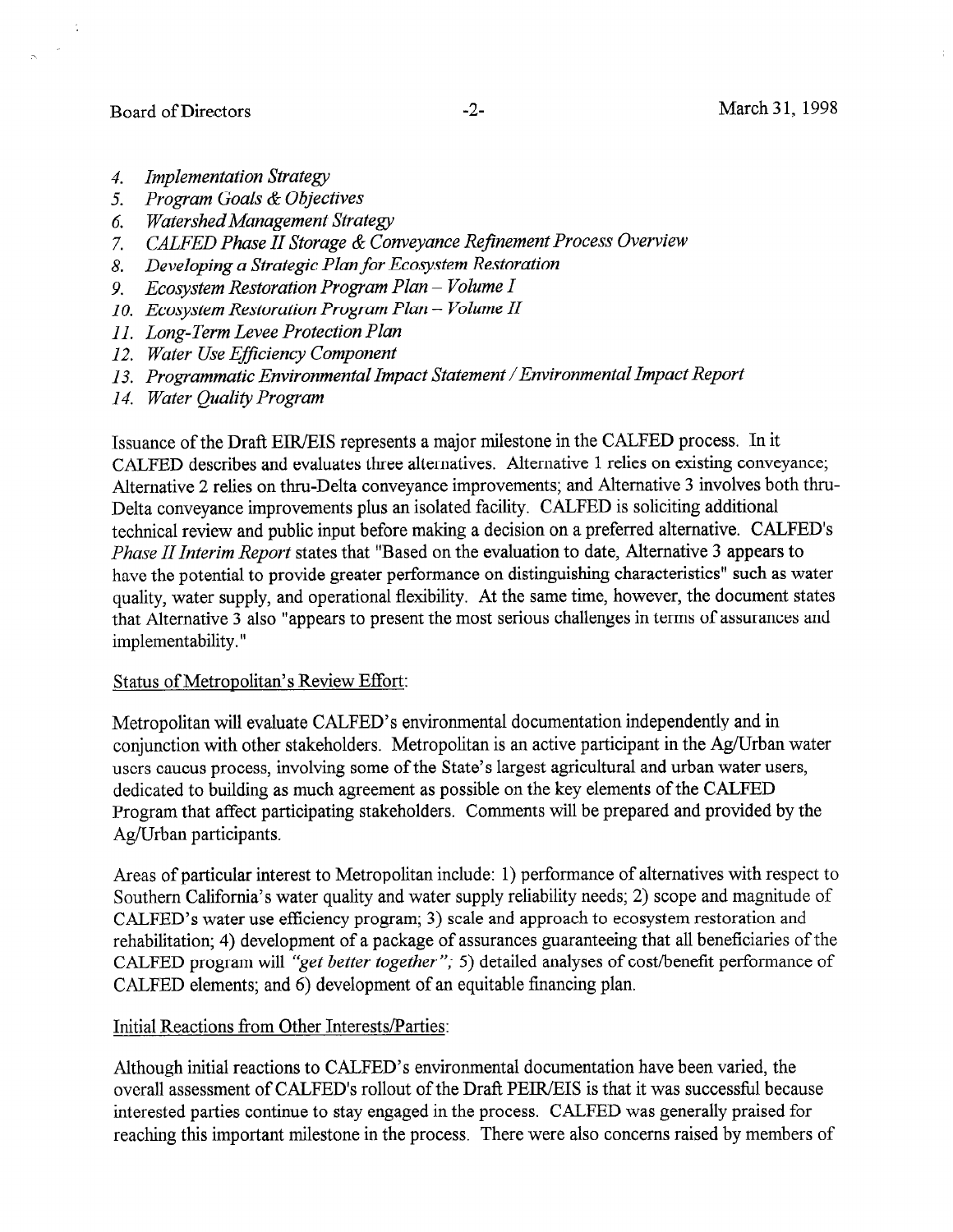### Board of Directors **-3**- All the March 31, 1998

A,

the environmental community. They have expressed concerns regarding the Program's reliance on new storage and conveyance facilities, and believe that CALFED is not aggressively pursuing water use efficiency measures including demand management actions and conservation programs. However, other stakeholders who have historically been opposed to improvements in Delta conveyance have stated that support for the alternatives may be realized if proper operational and environmental assurances can be agreed upon.

Most agricultural and urban water interests have reaffirmed their commitment to supporting the CALFED process, and are encouraging other parties to abandon historically contentious points of view in favor of new and constructive approaches. Ag/Urban participants expressed that CALFED has started down the right road toward developing a comprehensive solution to the Bay Delta. They believe that an adequate framework has been established through the Drafi PEIR/EIS for CALFED to develop a mutually agreeable solution package which will include: 1) a consistent, high quality drinking water source for 22 million Californians; 2) an effective program to enhance Delta fisheries and other environmental resources; 3) a foundation for water supply reliability; and 4) water management measures including conservation and recycling as well as voluntary water transfer programs.

Governor Pete Wilson lauded the efforts of the CALFED Program agencies and staff, and their efforts to "develop a long-term 'fix' that suits California's economic and environmental needs." enotes to novel the also note that the state stated that successive and structure intervention inclusion.  $\frac{1}{2}$  also hotel that there is much at stake for california, and stated thow that we have the allsweight before us, I suggest the time has come to speed up our efforts. For we still have plenty of work ahead if we are to meet a deadline by year's end."

### CALFED's Timeline -- Work Products, Workshops, & Final PEIR/EIS:

CALFED has announced an ambitious 75day public comment period. Comments to the CALFED has announced an amontous  $75$ -day public comment period. Comments to the DEIR/EIS will be due to CALFED by June 1, 1998. Additionally, CALFED has scheduled a series of 12 hearings throughout the State during this comment period. The full list of dates and locations is provided in the attached document, Public Hearings Schedule.

Metropolitan staff will work closely with the member agencies and other stakeholders including the Ag/Urban caucus participants to jointly evaluate CALFED's environmental documentation. Your Board will be briefed on the nature of comments that will be provided to CALFED at the May Board Meeting. Staff will also provide its analysis of how Metropolitan's region will benefit from each of the alternatives.

**GVT/SNA/CL** Attachment O:\CLUSTR11\MM\BOARD\CLFD-EIR.DOC